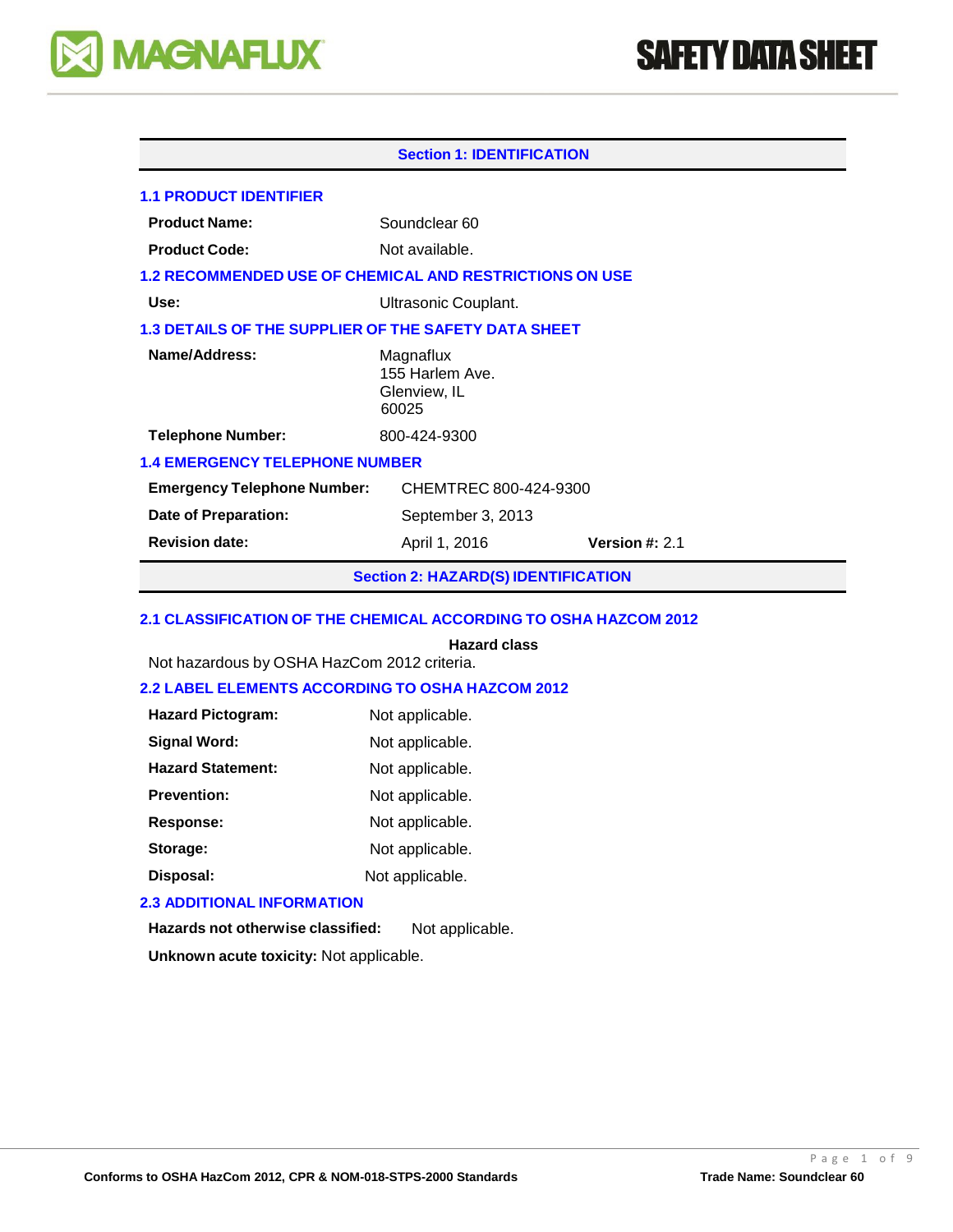

**SAFETY DATA SHEET** 

This product is a hazardous chemical as defined by NOM-018-STPS-2000.

**Mexico Classification:**



# **Blue = Health Red = Flammability Yellow = Reactivity White = Special**

**Hazard Rating:**  $0 = \text{minimal}$ ,  $1 = \text{slight}$ ,  $2 = \text{moderate}$ ,  $3 = \text{severe}$ ,  $4 = \text{extreme}$ 

# **WHMIS Classification(s):**

Class D2B - Skin/Eye Irritant

**WHMIS Hazard Symbols:**



**WHMIS Signal Word:** CAUTION

**Section 3: COMPOSITION/INFORMATION ON INGREDIENTS**

# **3.1 MIXTURES**

| Ingredient           | UN #           | H/F/R/         | <b>CAS No</b> | <b>Wt.</b> % |
|----------------------|----------------|----------------|---------------|--------------|
|                      |                |                |               |              |
| 1,2-Propylene glycol | Not available. | 0/1/0          | 57-55-6       | 3 - 7        |
| Glycerol             | Not available. | 1/1/0          | $56 - 81 - 5$ | $1 - 5$      |
| Aminomethyl propanol | Not available. | Not available. | 124-68-5      | በ 1 - 1      |

The exact percentage (concentration) of composition has been withheld as a trade secret in accordance with paragraph (i) of §1910.1200.

\* Per NOM-018-STPS-2000

#### **Section 4: FIRST- AID MEASURES**

# **4.1 DESCRIPTION OF THE FIRST AID MEASURE**

| Eye:        | In case of contact, immediately flush eyes with plenty of water. If easy<br>to do, remove contact lenses, if worn. If irritation persists, get medical<br>attention.           |
|-------------|--------------------------------------------------------------------------------------------------------------------------------------------------------------------------------|
| Skin:       | In case of contact, immediately flush skin with plenty of water. Call a<br>physician if irritation develops and persists.                                                      |
| Inhalation: | If breathing is difficult, remove victim to fresh air and keep at rest in a<br>position comfortable for breathing. Get medical advice/attention if<br>you feel unwell.         |
| Ingestion:  | If swallowed, do NOT induce vomiting unless directed to do so by<br>medical personnel. Never give anything by mouth to an unconscious<br>person. Get medical advice/attention. |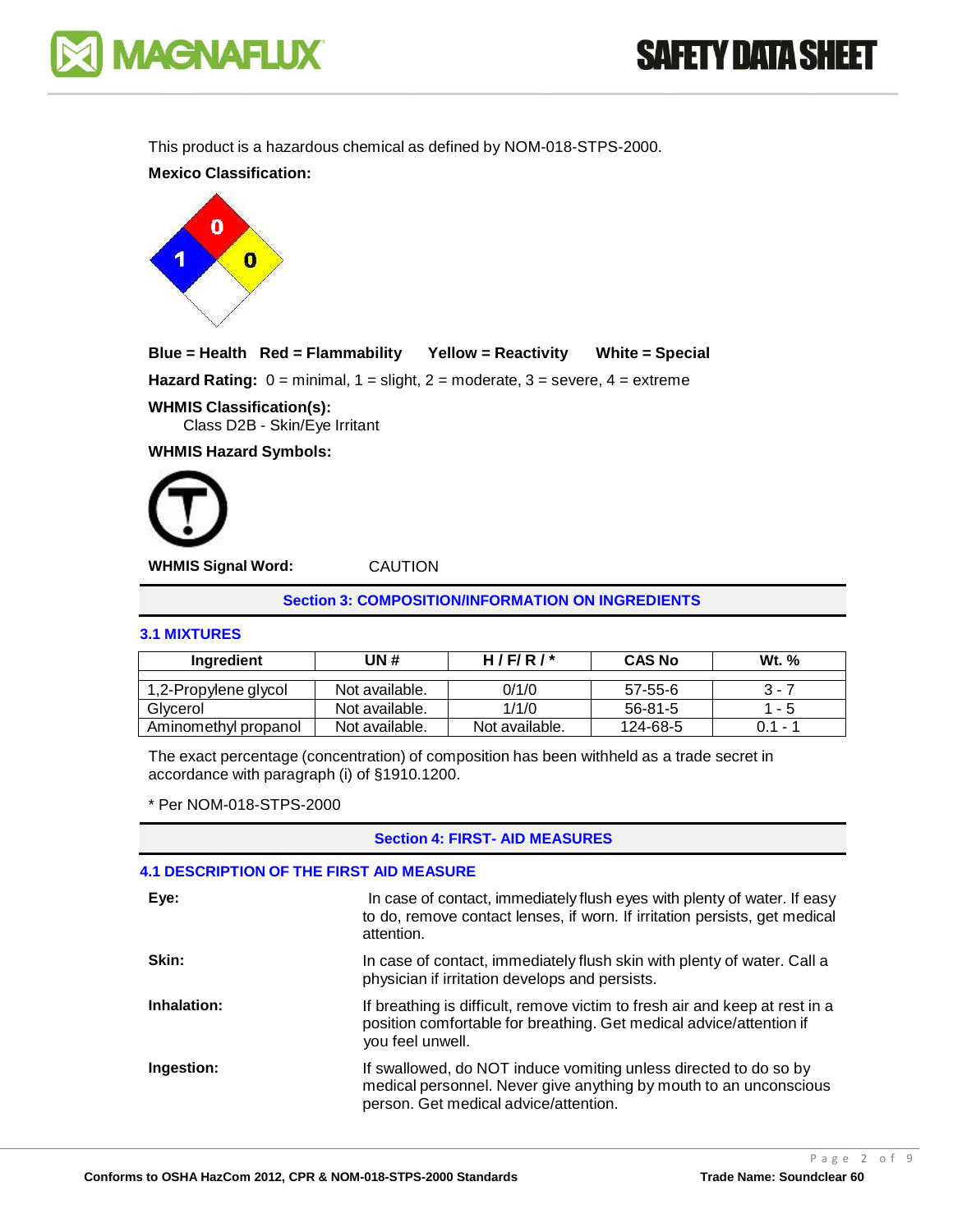

#### **4.2 MOST IMPORTANT SYMPTOMS AND EFFECTS, BOTH ACUTE AND DELAYED**

| Eye:                        | May cause eye irritation. Symptoms may include discomfort or pain,<br>excess blinking and tear production, with possible redness and swelling. |  |
|-----------------------------|------------------------------------------------------------------------------------------------------------------------------------------------|--|
| Skin:                       | May cause skin irritation. Symptoms may include redness, edema,<br>drying, defatting and cracking of the skin.                                 |  |
| Inhalation:                 | Not normally a hazard. May cause respiratory tract irritation.                                                                                 |  |
| Ingestion:                  | Not normally a hazard. May cause stomach distress, nausea or vomiting.                                                                         |  |
|                             | 4.3 INDICATION OF ANY IMMEDIATE MEDICAL ATTENTION AND SPECIAL TREATMENTS NEEDED                                                                |  |
| <b>Note to Physicians:</b>  | Symptoms may not appear immediately.                                                                                                           |  |
| <b>Specific Treatments:</b> | In case of accident or if you feel unwell, seek medical advice<br>immediately (show the label or SDS where possible).                          |  |

# **Section 5: FIRE-FIGHTING MEASURES**

#### **5.1 FLAMMABILITY**

**Flammability:** This product is not flammable by WHMIS/OSHA/NOM-018- STPS-2000 criteria.

# **5.2 EXTINGUISHING MEDIA**

| <b>Suitable Extinguishing Media:</b> | Treat for surrounding material. |
|--------------------------------------|---------------------------------|
|--------------------------------------|---------------------------------|

**Unsuitable Extinguishing Media:** None known.

# **5.3 SPECIAL HAZARDS ARISING FROM THE CHEMICAL**

**Products of Combustion:** May include, and are not limited to: oxides of carbon.

#### **Explosion Data:**

**Sensitivity to Mechanical Impact:** Not available.

**Sensitivity to Static Discharge:** Not available.

# **5.4 SPECIAL PROTECTIVE EQUIPMENT AND PRECAUTIONS FOR FIRE FIGHTERS**

Keep upwind of fire. Wear full fire fighting turn-out gear (full Bunker gear) and respiratory protection (SCBA).

#### **Section 6: ACCIDENTAL RELEASE MEASURES**

#### **6.1 PERSONAL PRECAUTIONS, PROTECTIVE EQUIPMENT AND EMERGENCY PROCEDURES**

Use personal protection recommended in Section 8. Isolate the hazard area and deny entry to unnecessary and unprotected personnel.

#### **6.2 METHODS AND MATERIALS FOR CONTAINMENT AND CLEANING - UP**

| <b>Methods for Containment:</b> | Contain and/or absorb spill with inert material (e.g. sand, vermiculite),<br>then place in a suitable container. Use appropriate Personal<br>Protective Equipment (PPE). |
|---------------------------------|--------------------------------------------------------------------------------------------------------------------------------------------------------------------------|
| <b>Methods for Cleaning-Up:</b> | Scoop up material and place in a disposal container. Spills of this<br>material are a slipping hazard. Thoroughly wash the area with water<br>after a spill or leak.     |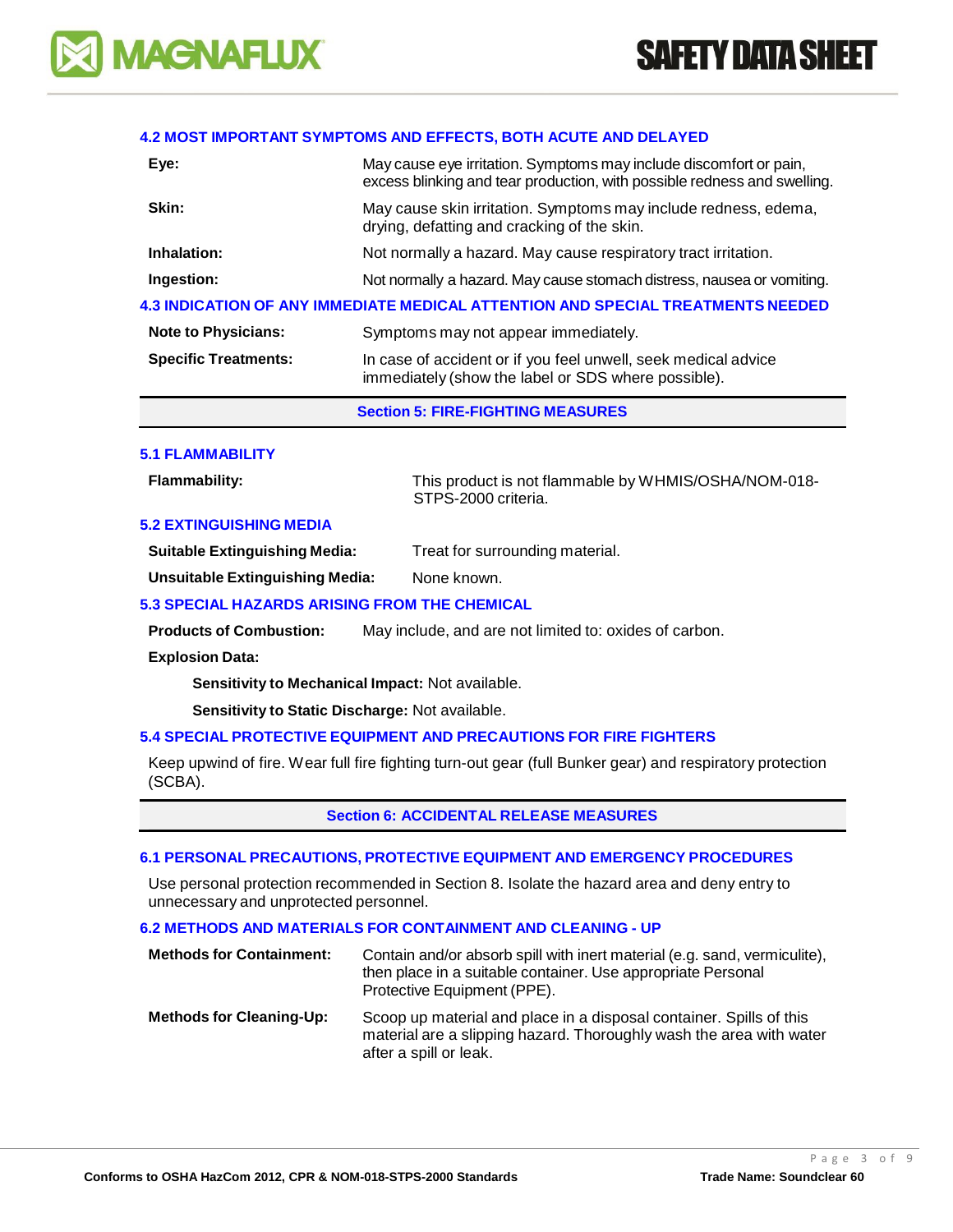

# **Section 7: HANDLING AND STORAGE**

#### **7.1 PRECAUTIONS FOR SAFE HANDLING**

| Handling:                                                               | Avoid contact with skin and eyes. Avoid breathing vapour or mist. Do<br>not swallow. Handle and open container with care. When using do<br>not eat, drink or smoke. Benzene may be present in trace amounts.<br>Benzene is subject to the standard 29 CFR 1910.1028 which may<br>contain specific requirements for handling including protective<br>equipment, regulated areas, monitoring and medical surveillance.<br>The employer should review the standard and assure compliance<br>with applicable requirements. (See section 8) |  |  |
|-------------------------------------------------------------------------|----------------------------------------------------------------------------------------------------------------------------------------------------------------------------------------------------------------------------------------------------------------------------------------------------------------------------------------------------------------------------------------------------------------------------------------------------------------------------------------------------------------------------------------|--|--|
| <b>General Hygiene Advice:</b>                                          | Launder contaminated clothing before reuse. Wash hands before<br>eating, drinking, or smoking.                                                                                                                                                                                                                                                                                                                                                                                                                                         |  |  |
| <b>7.2 CONDITIONS FOR SAFE STORAGE, INCLUDING ANY INCOMPATIBILITIES</b> |                                                                                                                                                                                                                                                                                                                                                                                                                                                                                                                                        |  |  |

**Storage:** Keep out of the reach of children. Store at room temperature. Protect from sunlight. (See section 10)

**Section 8: EXPOSURE CONTROLS/PERSONAL PROTECTION**

#### **8.1 CONTROL PARAMETERS**

#### **Exposure Guidelines**

| <b>Occupational Exposure Limits</b>               |                                                 |                |  |  |
|---------------------------------------------------|-------------------------------------------------|----------------|--|--|
| <b>OSHA-PEL</b><br><b>ACGIH-TLV</b><br>Ingredient |                                                 |                |  |  |
|                                                   |                                                 |                |  |  |
| 1,2-Propylene glycol                              | Not available.                                  | Not available. |  |  |
| 15 mg/m <sup>3</sup> (mist, total particulate)    |                                                 |                |  |  |
| Glycerol                                          | 5 mg/m <sup>3</sup> (mist, respirable fraction) | Not available. |  |  |
| Aminomethyl propanol                              | Not available.                                  | Not available. |  |  |

#### **8.2 EXPOSURE CONTROLS**

**Engineering Controls:** Use ventilation adequate to keep exposures (airborne levels of dust, fume, vapor, etc.) below recommended exposure limits.

#### **8.3 INDIVIDUAL PROTECTIVE MEASURES**

**Personal Protective Equipment:**

**Eye/Face Protection:** Safety glasses or goggles are recommended when using product.

**Skin Protection:**

**Hand Protection:** Wear suitable gloves.

**Body Protection:** Wear suitable protective clothing.

**Respiratory Protection:** In case of insufficient ventilation, wear suitable respiratory equipment.

**General Health and Safety Measures:** Do not eat, smoke or drink where material is handled, processed or stored. Wash hands carefully before eating or smoking.

**Section 9: PHYSICAL AND CHEMICAL PROPERTIES**

#### **9.1 INFORMATION ON BASIC PHYSICAL AND CHEMICAL PROPERTIES**

Appearance: Gel.

**Color:** Not available.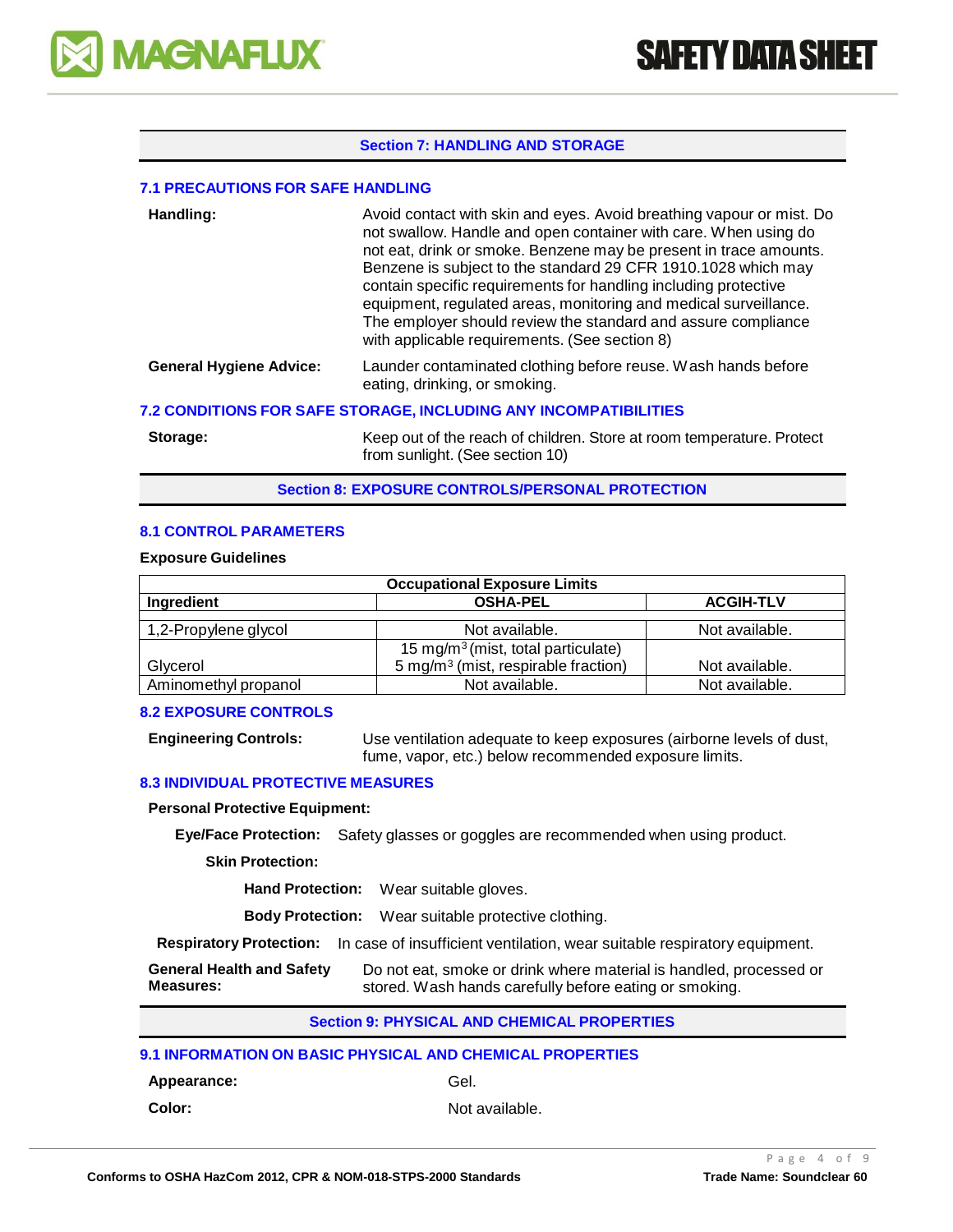# **MAGNAFLUX**

| Odor:                                           | Mild.          |
|-------------------------------------------------|----------------|
| <b>Odor Threshold:</b>                          | Not available. |
| <b>Physical State:</b>                          | Liquid.        |
| pH:                                             | Not available. |
| <b>Melting Point/Freezing Point:</b>            | Not available. |
| <b>Initial Boiling Point and Boiling Range:</b> | Not available. |
| <b>Flash Point:</b>                             | None.          |
| <b>Evaporation Rate:</b>                        | Not available. |
| <b>Flammability:</b>                            | Not flammable. |
| Lower Flammability/Explosive Limit:             | Not available. |
| <b>Upper Flammability/Explosive Limit:</b>      | Not available. |
| <b>Vapor Pressure:</b>                          | Not available. |
| <b>Vapor Density:</b>                           | Not available. |
| <b>Relative Density/Specific Gravity:</b>       | Not available. |
| Solubility:                                     | Not available. |
| Partition coefficient: n-octanol/water:         | Not available. |
| <b>Auto-ignition Temperature:</b>               | Not available. |
| <b>Decomposition Temperature:</b>               | Not available. |
| <b>Viscosity:</b>                               | Viscous.       |
| <b>Oxidizing Properties:</b>                    | Not available. |
| <b>Explosive Properties:</b>                    | Not available. |
| <b>VOC Content:</b>                             | 132.6 g/L      |

# **Section 10: STABILITY AND REACTIVITY**

# **10.1 REACTIVITY**

No dangerous reaction known under conditions of normal use.

# **10.2 CHEMICAL STABILITY**

Stable under normal storage conditions.

# **10.3 POSSIBILITY OF HAZARDOUS REACTIONS**

No dangerous reaction known under conditions of normal use.

#### **10.4 CONDITIONS TO AVOID**

Heat. Incompatible materials.

#### **10.5 INCOMPATIBLE MATERIALS**

None known.

# **10.6 HAZARDOUS DECOMPOSITION PRODUCTS**

May include, and are not limited to: oxides of carbon.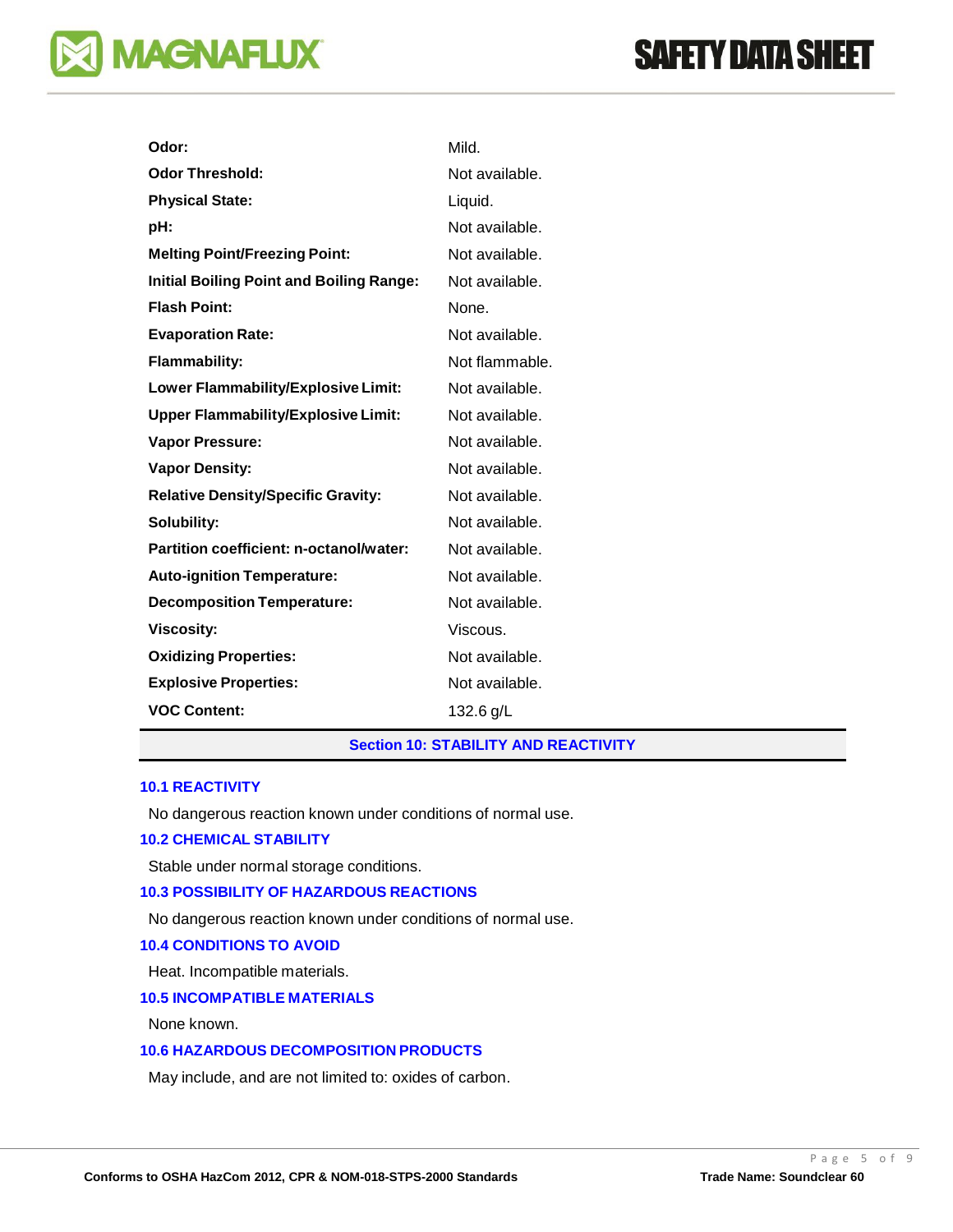

# **Section 11: TOXICOLOGICAL INFORMATION**

#### **11.1 INFORMATION ON TOXICOLOGICAL EFFECTS**

**Likely Routes of Exposure:** Skin contact and eye contact.

#### **Symptoms related to physical/chemical/toxicological characteristics:**

- **Eye:** May cause eye irritation. Symptoms may include discomfort or pain, excess blinking and tear production, with possible redness and swelling.
- **Skin:** May cause skin irritation. Symptoms may include redness, edema, drying, defatting and cracking of the skin.

**Ingestion:** Not normally a hazard. May cause stomach distress, nausea or vomiting.

**Inhalation:** Not normally a hazard. May cause respiratory tract irritation.

#### **Acute Toxicity:**

| Ingredient           | <b>IDLH</b>    | <b>LC50</b>    | <b>LD50</b>                |
|----------------------|----------------|----------------|----------------------------|
|                      |                |                |                            |
|                      |                |                | Oral 20000 mg/kg, rat      |
| 1,2-Propylene glycol | Not available. | Not available. | Dermal 20800 mg/kg, rabbit |
|                      |                |                | Oral 12600 mg/kg, rat      |
| Glycerol             | Not available. | Not available. | Dermal >10 g/kg, rat       |
|                      |                |                | Oral 2900 mg/kg, rat       |
| Aminomethyl propanol | Not available. | Not available. | Dermal >2000 mg/kg, rabbit |

| <b>Calculated overall Chemical Acute Toxicity Values</b> |                     |             |                                                                                                           |  |
|----------------------------------------------------------|---------------------|-------------|-----------------------------------------------------------------------------------------------------------|--|
| <b>LC50 (inhalation)</b>                                 | LD50 (oral)         |             | LD50 (dermal)                                                                                             |  |
| $>$ 20 mg/L 4h, rat                                      | $>$ 2000 mg/kg, rat |             | > 2000 mg/kg, rabbit                                                                                      |  |
| <b>Ingredient</b>                                        |                     |             | <b>Chemical Listed as Carcinogen or</b><br><b>Potential Carcinogen</b><br>(NTP, IARC, OSHA, ACGIH, CP65)* |  |
| 1,2-Propylene glycol                                     |                     |             | Not listed.                                                                                               |  |
| Glycerol                                                 |                     | Not listed. |                                                                                                           |  |
| Aminomethyl propanol                                     |                     | Not listed. |                                                                                                           |  |

\* See Section 15 for more information.

# **11.2 DELAYED, IMMEDIATE, AND CHRONIC EFFECTS OF SHORT- AND LONG-TERM EXPOSURE**

| <b>Skin Corrosion/Irritation:</b>     | May cause skin irritation.                                        |
|---------------------------------------|-------------------------------------------------------------------|
| <b>Serious Eye Damage/Irritation:</b> | May cause eye irritation.                                         |
| <b>Respiratory Sensitization:</b>     | Based on available data, the classification criteria are not met. |
| <b>Skin Sensitization:</b>            | Based on available data, the classification criteria are not met. |
| <b>STOT-Single Exposure:</b>          | Based on available data, the classification criteria are not met. |
| <b>Chronic Health Effects:</b>        |                                                                   |
| Carcinogenicity:                      | Based on available data, the classification criteria are not met. |
| <b>Germ Cell Mutagenicity:</b>        | Based on available data, the classification criteria are not met. |
| <b>Reproductive Toxicity:</b>         |                                                                   |
| Developmental:                        | Based on available data, the classification criteria are not met. |
| Teratogenicity:                       | Based on available data, the classification criteria are not met. |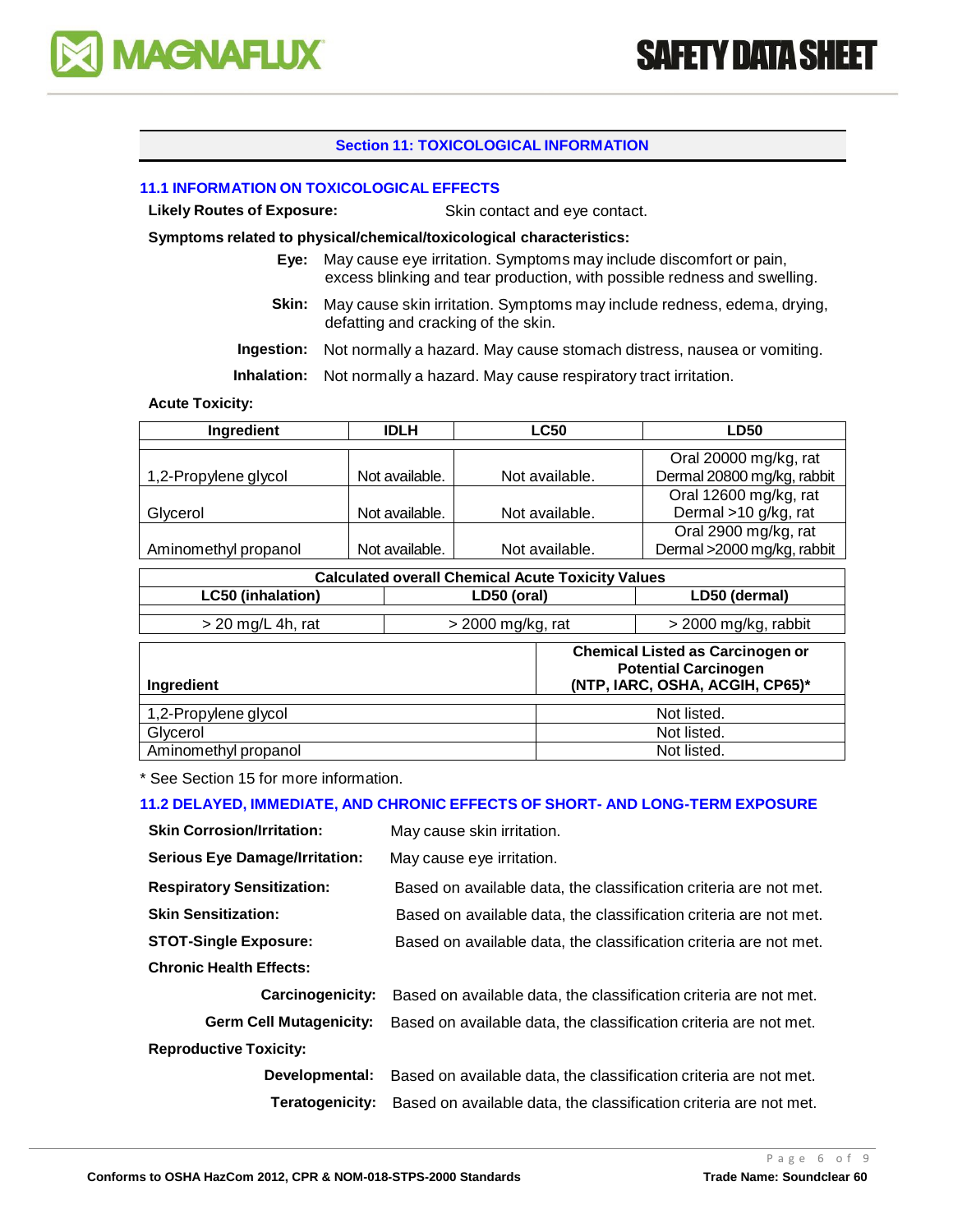# **SAFETY DATA SHEET**



| <b>Embryotoxicity:</b>                                          | Based on available data, the classification criteria are not met. |  |
|-----------------------------------------------------------------|-------------------------------------------------------------------|--|
| Fertility:                                                      | Based on available data, the classification criteria are not met. |  |
| <b>STOT-Repeated Exposure:</b>                                  | Based on available data, the classification criteria are not met. |  |
| <b>Aspiration Hazard:</b>                                       | Based on available data, the classification criteria are not met. |  |
| <b>Toxicologically Synergistic Materials:</b><br>Not available. |                                                                   |  |
| <b>Other Information:</b>                                       | Not available.                                                    |  |
|                                                                 | <b>Section 12: ECOLOGICAL INFORMATION</b>                         |  |
| <b>12.1 ECOTOXICITY</b>                                         |                                                                   |  |
| <b>Acute/Chronic Toxicity:</b>                                  | May cause long-term adverse effects in the aquatic environment.   |  |
| <b>12.2 PERSISTENCE AND DEGRADABILITY</b>                       |                                                                   |  |
| Not available.                                                  |                                                                   |  |
| <b>12.3 BIOACCUMULATIVE POTENTIAL</b>                           |                                                                   |  |
| <b>Bioaccumulation:</b>                                         | Not available.                                                    |  |
| <b>12.4 MOBILITY IN SOIL</b>                                    |                                                                   |  |
| Not available.                                                  |                                                                   |  |
| <b>12.5 OTHER ADVERSE EFFECTS</b>                               |                                                                   |  |
| Not available.                                                  |                                                                   |  |
| <b>Section 13: DISPOSAL CONSIDERATIONS</b>                      |                                                                   |  |
| <b>13.1 WASTE TREATMENT METHODS</b>                             |                                                                   |  |
| <b>Disposal Method:</b>                                         | This material must be disposed of in accordance with all          |  |

local, state, provincial, and federal regulations.

**Other disposal recommendations:** Not available.

# **Section 14: TRANSPORT INFORMATION**

| DOT (bulk)        | Not regulated. |
|-------------------|----------------|
| DOT (non-bulk)    | Not regulated. |
| <b>IATA</b>       | Not regulated. |
| <b>IMDG</b>       | Not regulated. |
| <b>TDG</b>        | Not regulated. |
| NOM-004-SCT2-1994 | Not regulated. |

**Section 15: REGULATORY INFORMATION**

#### **15.1 SAFETY, HEALTH AND ENVIRONMENTAL REGULATIONS/ LEGISLATIONS SPECIFIC FOR THE CHEMICAL**

**Canada:** This product has been classified in accordance with the hazard criteria of the Controlled Products Regulations and the SDS contains all the information required by the Controlled Products Regulations.

**US:** SDS prepared pursuant to the Hazard Communication Standard (CFR29 1910.1200) HazCom 2012

**Mexico:** SDS prepared pursuant to NOM-018-STPS-2000.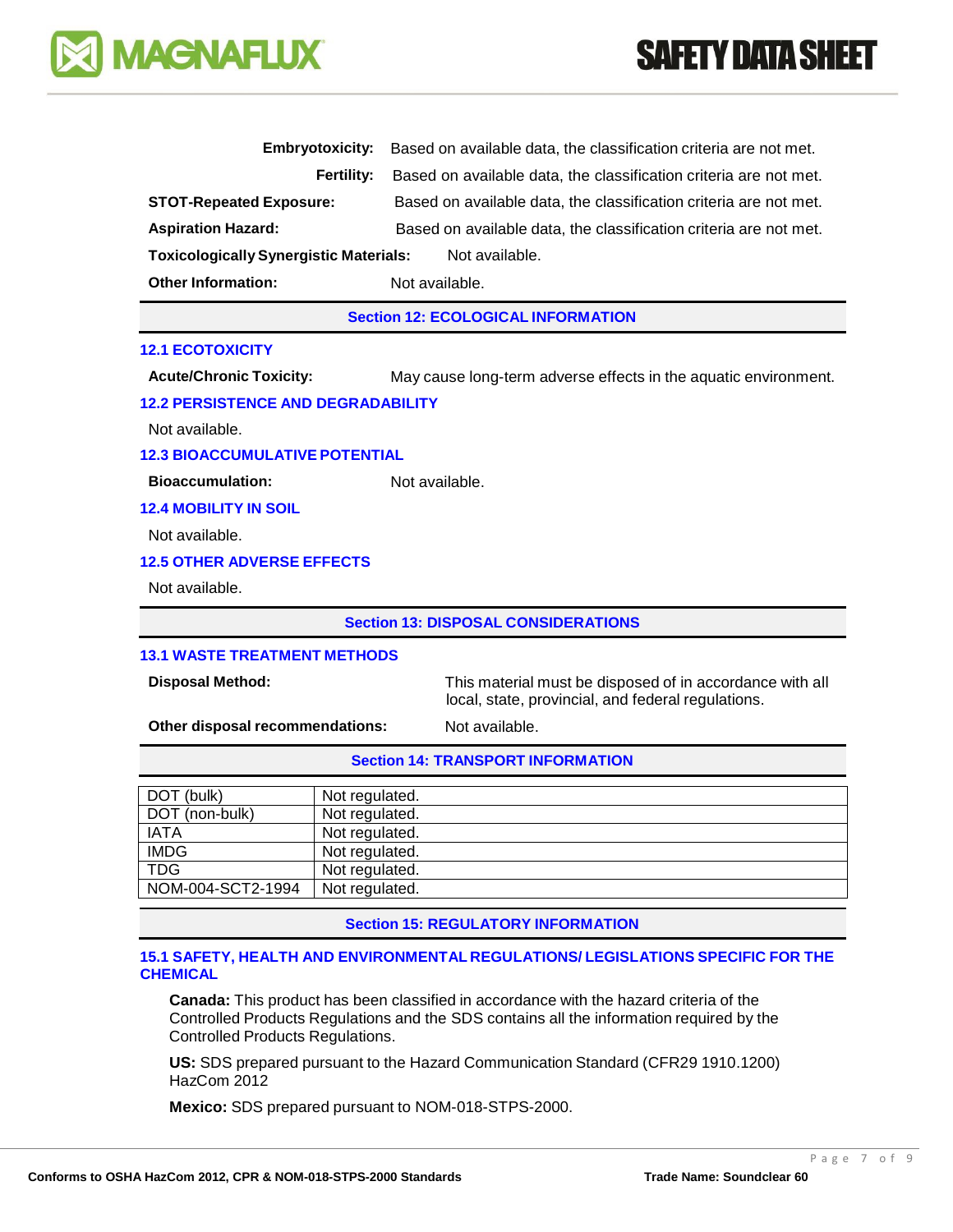



| <b>SARA Title III</b>                                                                                                                       |             |             |             |             |
|---------------------------------------------------------------------------------------------------------------------------------------------|-------------|-------------|-------------|-------------|
| <b>CERCLA</b><br>Section 302<br><b>Section 304</b><br><b>Section</b><br>Ingredient<br>(EHS) TPQ (lbs.)<br>EHS RQ (lbs.)<br>RQ (lbs.)<br>313 |             |             |             |             |
| 1,2-Propylene glycol                                                                                                                        | Not listed. | Not listed. | Not listed. | Not listed. |
| Glycerol                                                                                                                                    | Not listed. | Not listed. | Not listed. | Not listed. |
| Aminomethyl propanol                                                                                                                        | Not listed. | Not listed. | Not listed. | Not listed. |

#### **State Regulations**

#### **California Proposition 65:**

This product contains a chemical known to the State of California to cause cancer, birth defects or other reproductive harm.

#### **Global Inventories:**

All components of this product are listed, or excluded from listing, on the United States Environmental Protection Agency Toxic Substances Control Act (TSCA) inventory.

| Ingredient                                      |                                                   | Canada<br><b>DSL/NDSL</b> |  |
|-------------------------------------------------|---------------------------------------------------|---------------------------|--|
| 1,2-Propylene glycol                            |                                                   | DSL                       |  |
| Glycerol                                        |                                                   | <b>DSL</b>                |  |
|                                                 | <b>NFPA-National Fire Protection Association:</b> |                           |  |
| Health:                                         |                                                   |                           |  |
| Fire:                                           |                                                   | O                         |  |
| <b>Reactivity:</b>                              |                                                   | U                         |  |
| HMIS-Hazardous Materials Identification System: |                                                   |                           |  |
| .                                               |                                                   | $\overline{ }$            |  |

| THRID-TREATUOUS MAIGHAIS IUCHINICANON OVSICHI. |  |
|------------------------------------------------|--|
|                                                |  |
| Health:                                        |  |
| Fire:                                          |  |
| <b>Physical Hazard:</b>                        |  |

**Hazard Rating:**  $0 = \text{minimal}$ ,  $1 = \text{slight}$ ,  $2 = \text{moderate}$ ,  $3 = \text{severe}$ ,  $4 = \text{extreme}$ 

## **SOURCE AGENCY CARCINOGEN CLASSIFICATIONS:**

#### **CP65 California Proposition 65**

- **OSHA (O) Occupational Safety and Health Administration.**
- **ACGIH (G) American Conference of Governmental Industrial Hygienists.**
	- A1 Confirmed human carcinogen.
	- A2 Suspected human carcinogen.
	- A3 Animal carcinogen.
	- A4 Not classifiable as a human carcinogen.
	- A5 Not suspected as a human carcinogen.

# **IARC (I) International Agency for Research on Cancer.**

- 1 The agent (mixture) is carcinogenic to humans.
- 2A The agent (mixture) is probably carcinogenic to humans; there is limited evidence of carcinogenicity in humans and sufficient evidence of carcinogenicity in experimental animals.
- 2B The agent (mixture) is possibly carcinogenic to humans; there is limited evidence of carcinogenicity in humans in the absence of sufficient evidence of carcinogenicity in experimental animals.
- 3 The agent (mixture, exposure circumstance) is not classifiable as to its carcinogenicity to humans.
- 4 The agent (mixture, exposure circumstance) is probably not carcinogenic to humans.

### **NTP (N) National Toxicology Program.**

- 1 Known to be carcinogens.
- 2 Reasonably anticipated to be carcinogens.